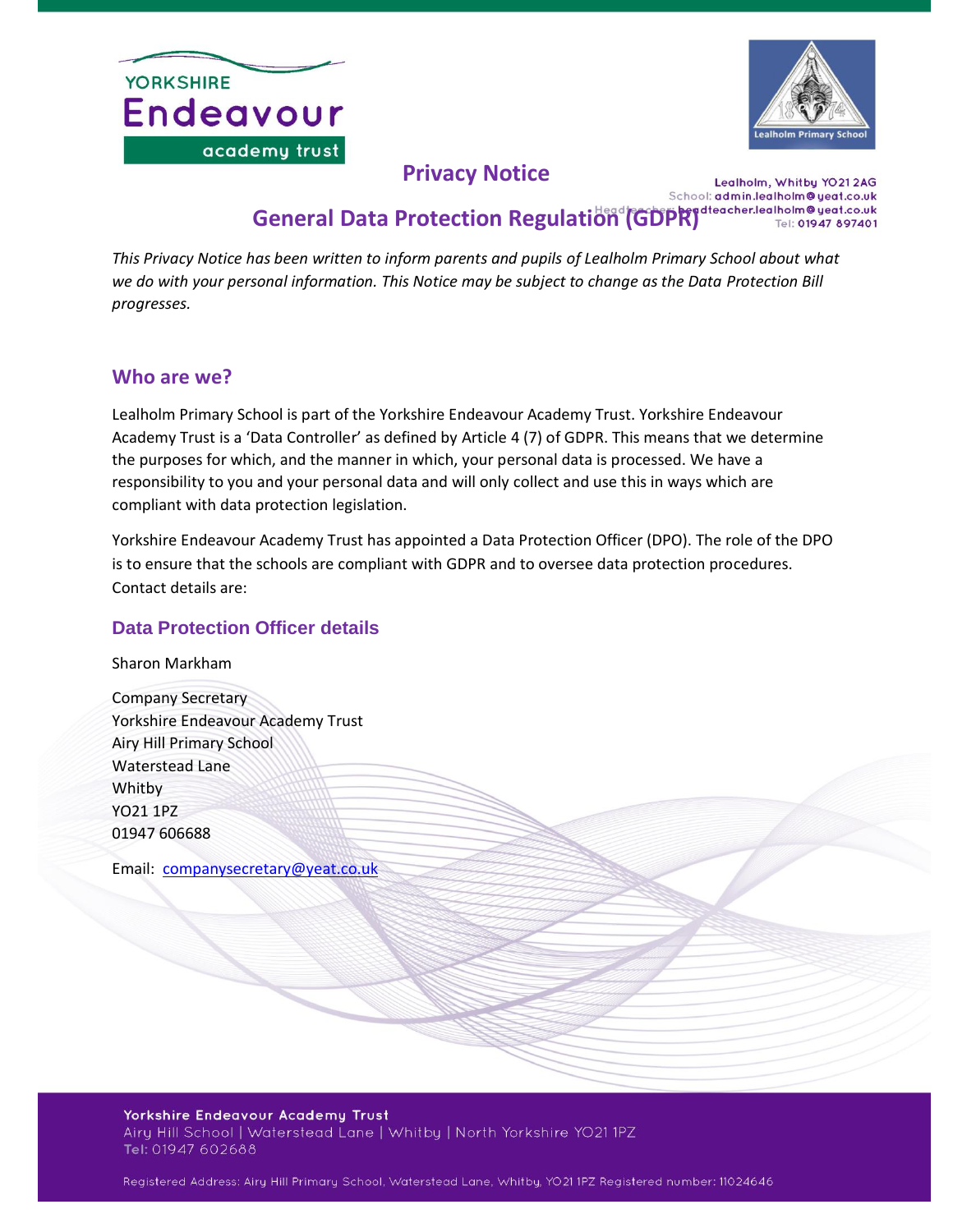# **What information do we collect?**

The categories of information that we collect, hold and share include the following:

- Personal information of pupils and their family members e.g. name, pupil number, DOB and address
- Educational attainment
- Free school meal eligibility
- Attendance information
- Assessment information
- Behavioural information
- Safeguarding information

We will also process certain 'special category' data about our pupils including:

- Relevant medical information- please note that where the pupil has a severe allergy or is thought to be at risk of needing emergency care for a medical issue then this will be shared with all the staff. We may do this in the form of photo identification in the staff room to ensure that all staff are aware of the issues should an emergency situation arise
- Special Educational Needs and Disabilities information
- Race, ethnicity and religion

## **Why do we collect your personal data?**

We use the information we collect:

- to support pupil learning
- to monitor and report on pupil progress
- to provide appropriate pastoral care
- to assess the quality of our services

Any personal data that we process about our pupils and parents is done so in accordance with Article 6 and Article 9 of GDPR:

Our legal basis for processing your personal data, in line with Article 6(1)(c) include:

- Education Act 1944,1996, 2002
- Education and Adoption Act 2016
- Education (Information About Individual Pupils)(England) Regulations 2013
- Education (Pupil Information) (England) Regulations 2005
- Education and Skills Act 2008
- Children Act 1989, 2004
- Children and Families Act 2014
- Equality Act 2010
- Education (Special Educational Needs) Regulations 2001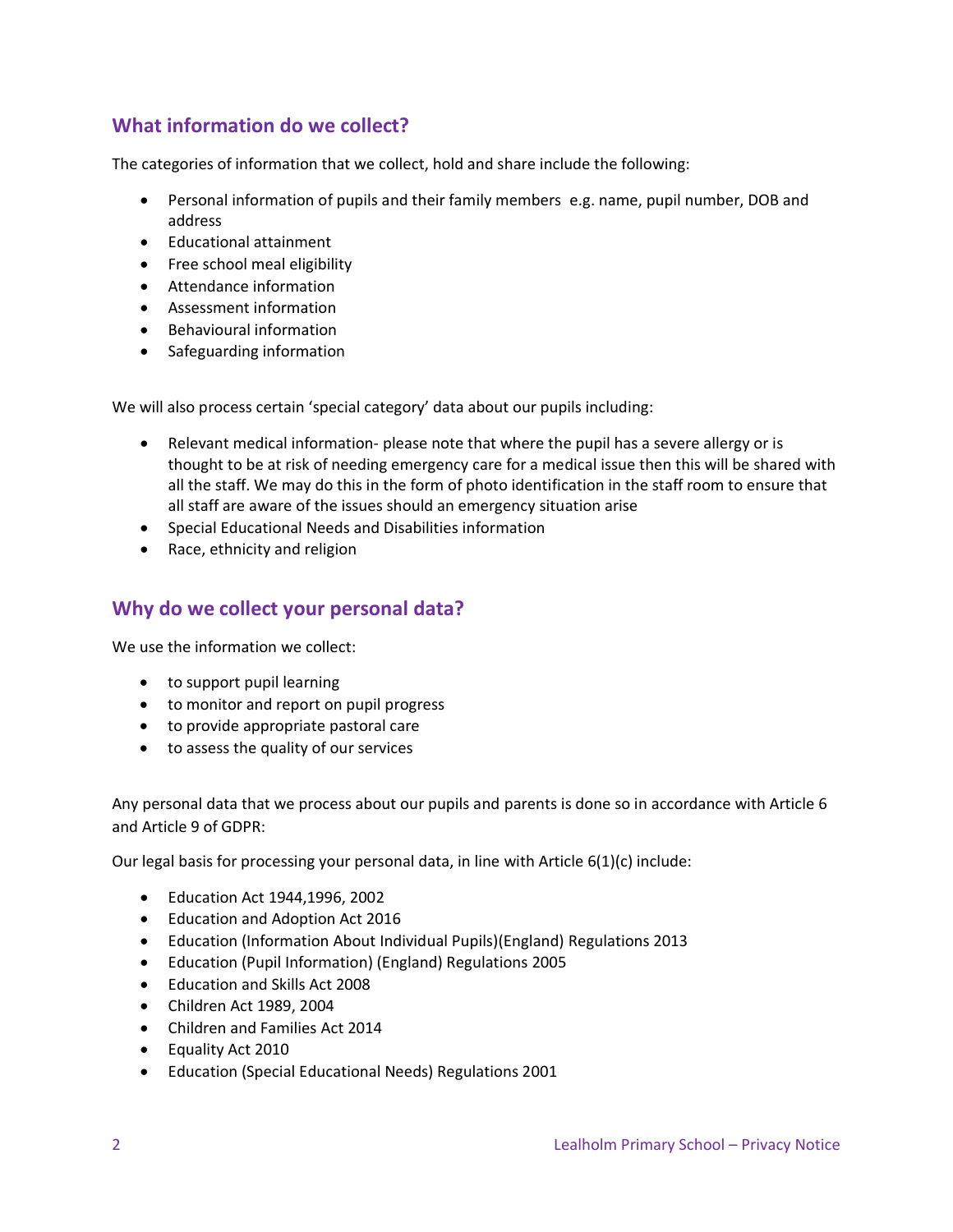We also process information in accordance with Article 6(e) and Article 9(2)(g) as part of the official authority vested in us as Data Controller and for reasons of substantial public interest. Such processing, which is not mandatory but is considered to be in our pupils' interests, include:

- School trips
- Extra curricular activities

Whilst the majority of pupil information you provide to us is mandatory, some of it is provided to us on a voluntary basis. When we do process this additional information we will ensure that we ask for your consent to process this.

### **Who do we obtain your information from?**

Much of the information we process will be obtained directly from you (pupils and parents). We will also process information received from:

- Department for Education (DfE)
- North Yorkshire County Council as Local Education Authority
- Previous schools attended

### **Who do we share your personal data with?**

We routinely share pupil information with:

- schools that the pupils attend after leaving us
- North Yorkshire County Council as Local Education Authority
- the Department for Education (DfE)
- National Health Service bodies
- Yorkshire Endeavour Academy Trust

For more information on information sharing with the DfE (including the National Pupil Database and Census) please go to: [https://www.gov.uk/government/publications/national-pupil-database-user](https://www.gov.uk/government/publications/national-pupil-database-user-guide-and-supporting-information)[guide-and-supporting-information](https://www.gov.uk/government/publications/national-pupil-database-user-guide-and-supporting-information)

We will not share any information about you outside the school without your consent unless we have a lawful basis for doing so.

### **How long do we keep your personal data for?**

We will keep your data in line with our Information Policy. Most of the information we process about you will be retained as determined by statutory obligations. Any personal information which we are not required by law to retain will only be kept for as long as is necessary to fulfil our organisational needs.